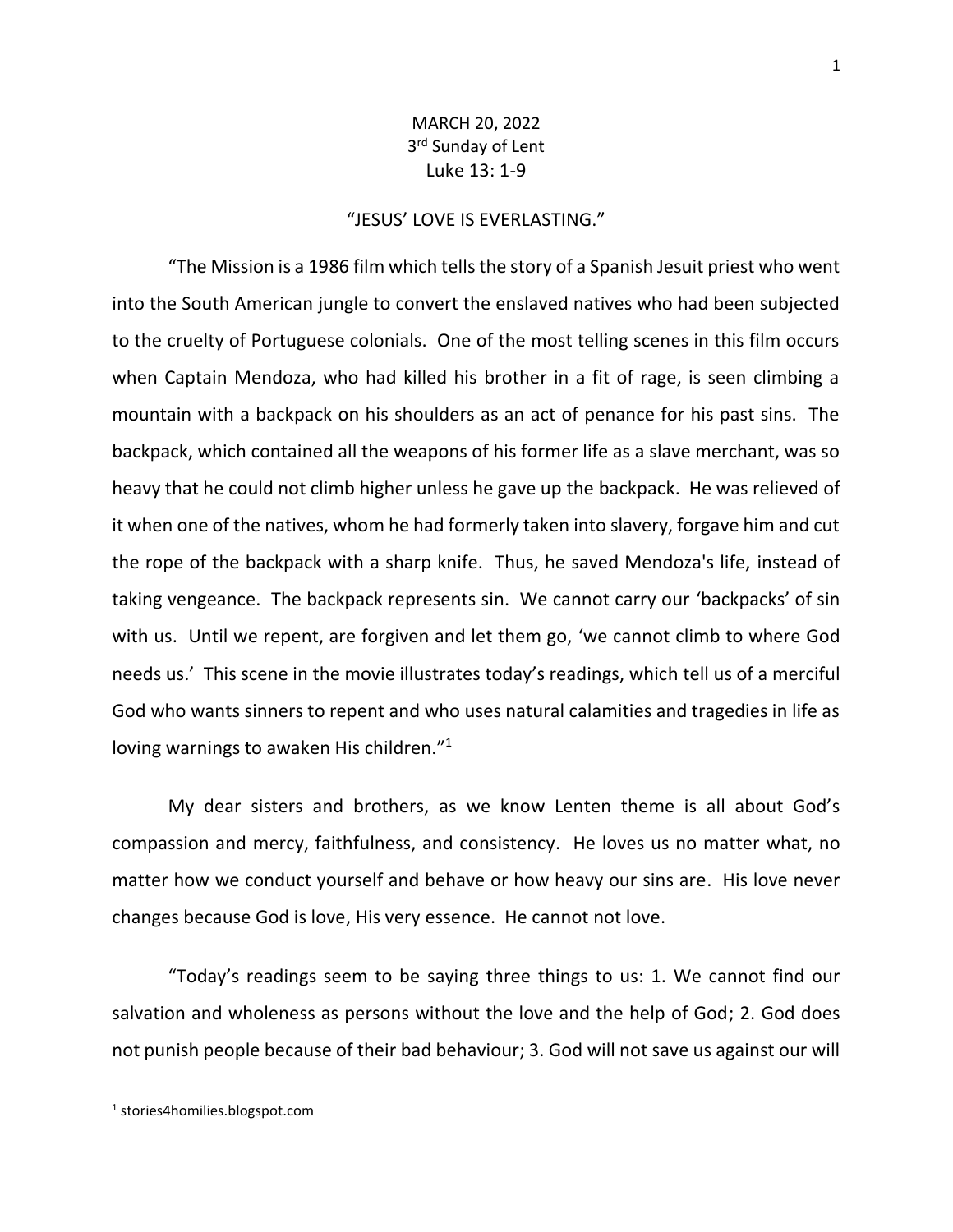or without our co-operation. It is absolutely true – and we should never have doubts about this – that, if we sin, God continues to love us as he always did and does. But it is also true that, if we sin, we are not loving him. And so, we become separated from him. Love is essentially mutual, it is a two-way process, it is a bonding. Love is not complete until it is reciprocated on both sides. So, God's love is not perfect, is not fully effective in me until I have opened myself to receive it and to give mine in return. When we sin, God does not stop loving us; it is we who stop loving him. It is we who break the relationship – always." 2

When Jesus mentioned two great catastrophes in His time: the murder of pilgrims by Herod who had gone to Jerusalem to offer sacrifices in the temple, mixed their blood with that of the animals offered in sacrifice, and the killing of people beneath the tower at Siloam when it collapsed, what is His message to us as we are experiencing pandemic and conflict in Ukraine and other parts of the world. Are we being punished by our God the same outlook and view of the people in Jesus' time? "Jesus gives a clear warning: 'Unless you repent, you will ALL die as they did.' 'Repent' (Greek, metanoia) implies not just regret for the past but a radical conversion and a complete change in our way of life in responding to and opening ourselves to the love of God. What Jesus is saying is: 1. If I am regarded as very 'successful' in my life (money, career, status…), it does not at all mean that I am a good person, a person without sin or that God somehow loves me more. Jesus makes that quite clear in the Gospel. 2. If I suffer in my life, it does not at all mean that God does not love me or that I am more sinful than others. In fact, every single experience I have is a sign of God's love. If I am showered with blessings – spiritual, emotional, or material – they are given that I may share them with others, so that I become a channel of God's love to others. If I am struck down with disaster, disease, pain or failure, it is again a message for me to seek and find there the presence of a loving God.

2

<sup>2</sup> livingspace.sacredspace.ie